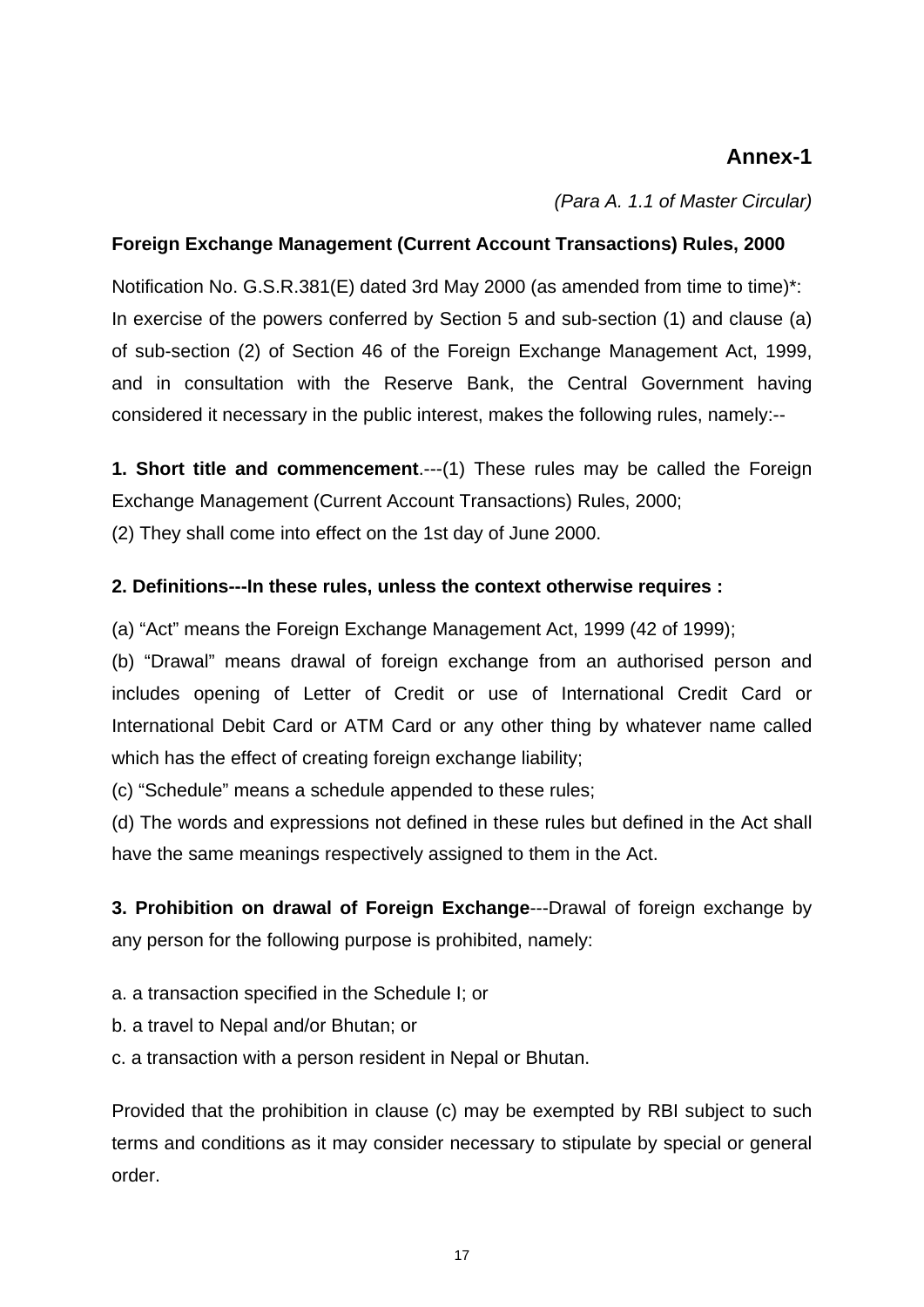**4. Prior approval of Government of India**---No person shall draw foreign exchange for a transaction included in the Schedule II without prior approval of the Government of India;

Provided that this Rule shall not apply where the payment is made out of funds held in Resident Foreign Currency (RFC) Account of the remitter.

## **5. Prior approval of Reserve Bank**

No person shall draw foreign exchange for a transaction included in the Schedule III without prior approval of the Reserve Bank;

Provided that this Rule shall not apply where the payment is made out of funds held in Resident Foreign Currency (RFC) Account of the remitter.

**6.** (1) Nothing contained in Rule 4 or Rule 5 shall apply to drawal made out of funds held in Exchange Earners' Foreign Currency (EEFC) account of the remitter.

(2) Notwithstanding anything contained in sub-rule (1), restrictions imposed under rule 4 or rule 5 shall continue to apply where the drawal of foreign exchange from the Exchange Earners Foreign Currency (EEFC) Account is for the purpose specified in items 10 and 11 of Schedule II, or item 3, 4, 11, 16 & 17 of Schedule III as the case may be.

## **7. Use of International Credit Card while outside India**

Nothing contained in Rule 5 shall apply to the use of International Credit Card for making payment by a person towards meeting expenses while such person is on a visit outside India.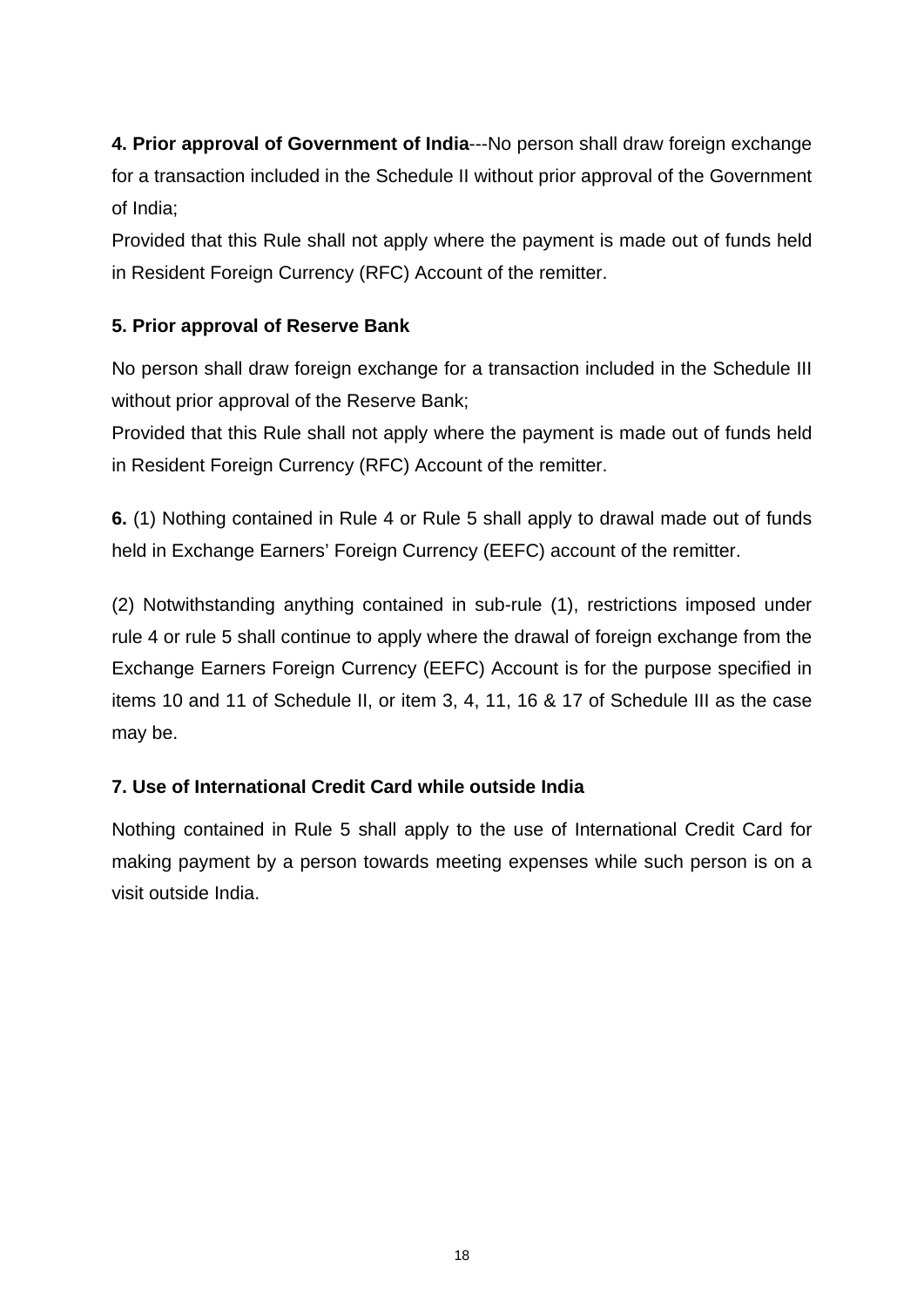## **Schedule I**

## **Transactions which are Prohibited (see rule 3)**

- 1. Remittance out of lottery winnings.
- 2. Remittance of income from racing/riding etc. or any other hobby.
- 3. Remittance for purchase of lottery tickets, banned /proscribed magazines, football pools, sweepstakes, etc.
- 4. Payment of commission on exports made towards equity investment in Joint Ventures / Wholly Owned Subsidiaries abroad of Indian companies.
- 5. Remittance of dividend by any company to which the requirement of dividend balancing is applicable.
- 6. Payment of commission on exports under Rupee State Credit Route, except commission up to 10% of invoice value of exports of tea and tobacco.
- 7. Payment related to "Call Back Services" of telephones.
- 8. Remittance of interest income on funds held in Non-Resident Special Rupee (Account) Scheme.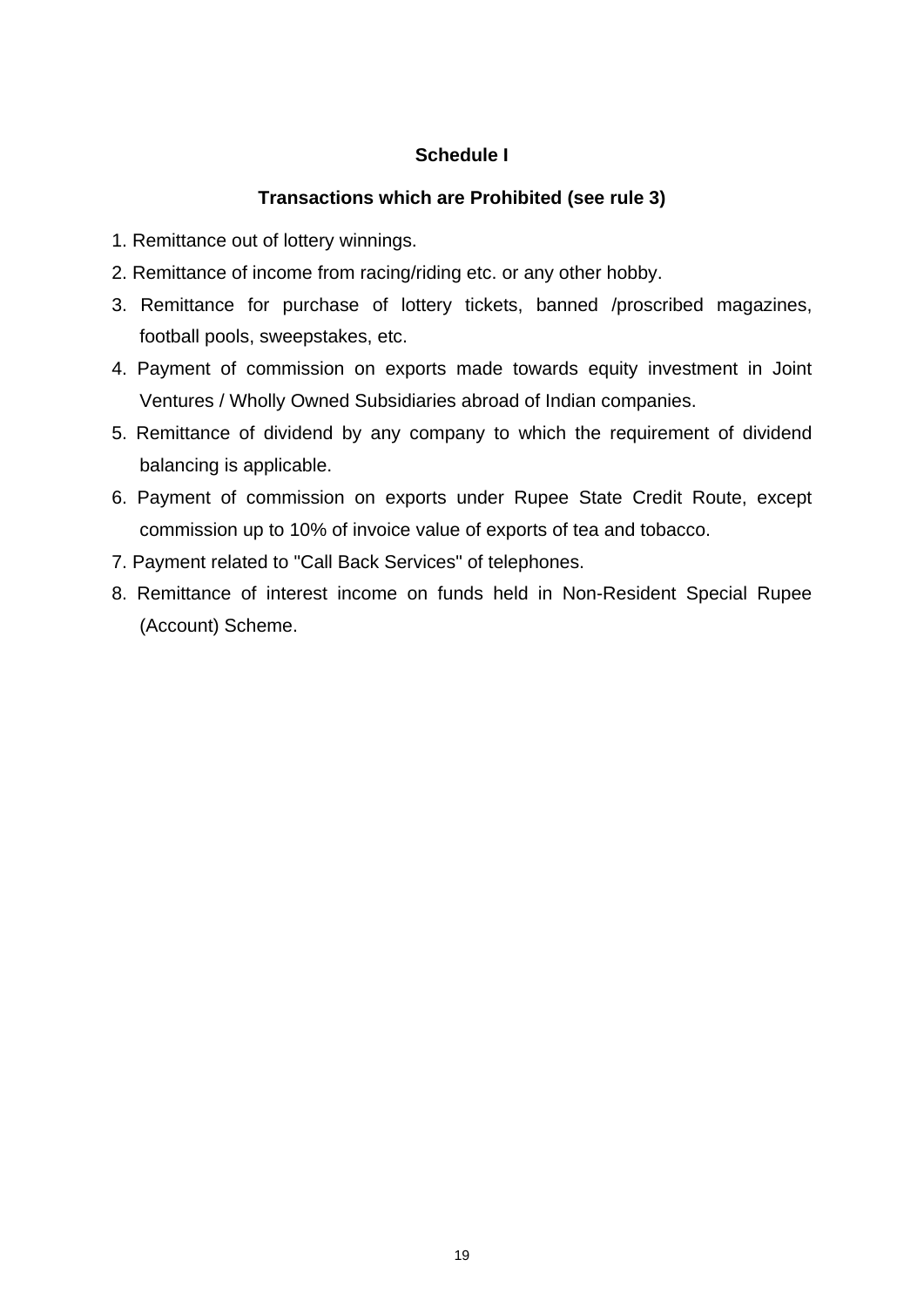## **Schedule II**

### **Transactions which require prior approval of the Central Government**  (see Rule 4)

| <b>Purpose of Remittance</b>                                                                                                                                                                                                                       | Ministry / Department of Govt. of<br>India whose approval is required                                             |
|----------------------------------------------------------------------------------------------------------------------------------------------------------------------------------------------------------------------------------------------------|-------------------------------------------------------------------------------------------------------------------|
| 1. Cultural Tours                                                                                                                                                                                                                                  | Ministry<br>Human<br>of<br><b>Resources</b><br>Development,<br>(Department<br>of<br><b>Education and Culture)</b> |
| Advertisement in foreign print<br>2.<br>media for the purposes other than<br>promotion of<br>tourism,<br>foreign<br>investments and international bidding<br>(exceeding USD 10,000) by a State<br>Government and its Public Sector<br>Undertakings | Ministry of Finance, (Department of<br>Economic Affairs)                                                          |
| 3. Remittance of freight of vessel<br>chartered by a PSU                                                                                                                                                                                           | Ministry of Surface<br>Transport,<br>(Chartering Wing)                                                            |
| 4. Payment of import through ocean<br>transport by a Govt. Department or a<br>PSU on c.i.f. basis (i.e. other than<br>f.o.b. and f.a.s. basis)                                                                                                     | Ministry of Surface<br>Transport,<br>(Chartering Wing)                                                            |
| 5. Multi-modal transport operators<br>making remittance to their agents<br>abroad                                                                                                                                                                  | Registration Certificate<br>from<br>the<br>Director General of Shipping                                           |
| 6. Remittance of hiring charges of<br>transponders by                                                                                                                                                                                              |                                                                                                                   |
| (a) TV Channels                                                                                                                                                                                                                                    | Information<br>Ministry of<br>and<br><b>Broadcasting</b>                                                          |
| (b) Internet Service providers                                                                                                                                                                                                                     | Ministry<br>Communication<br>of<br>and<br><b>Information Technology</b>                                           |
| 7. Remittance of container detention<br>exceeding<br>the<br>charges<br>rate<br>prescribed by Director General of<br>Shipping                                                                                                                       | Ministry of Surface Transport (Director<br>General of Shipping)                                                   |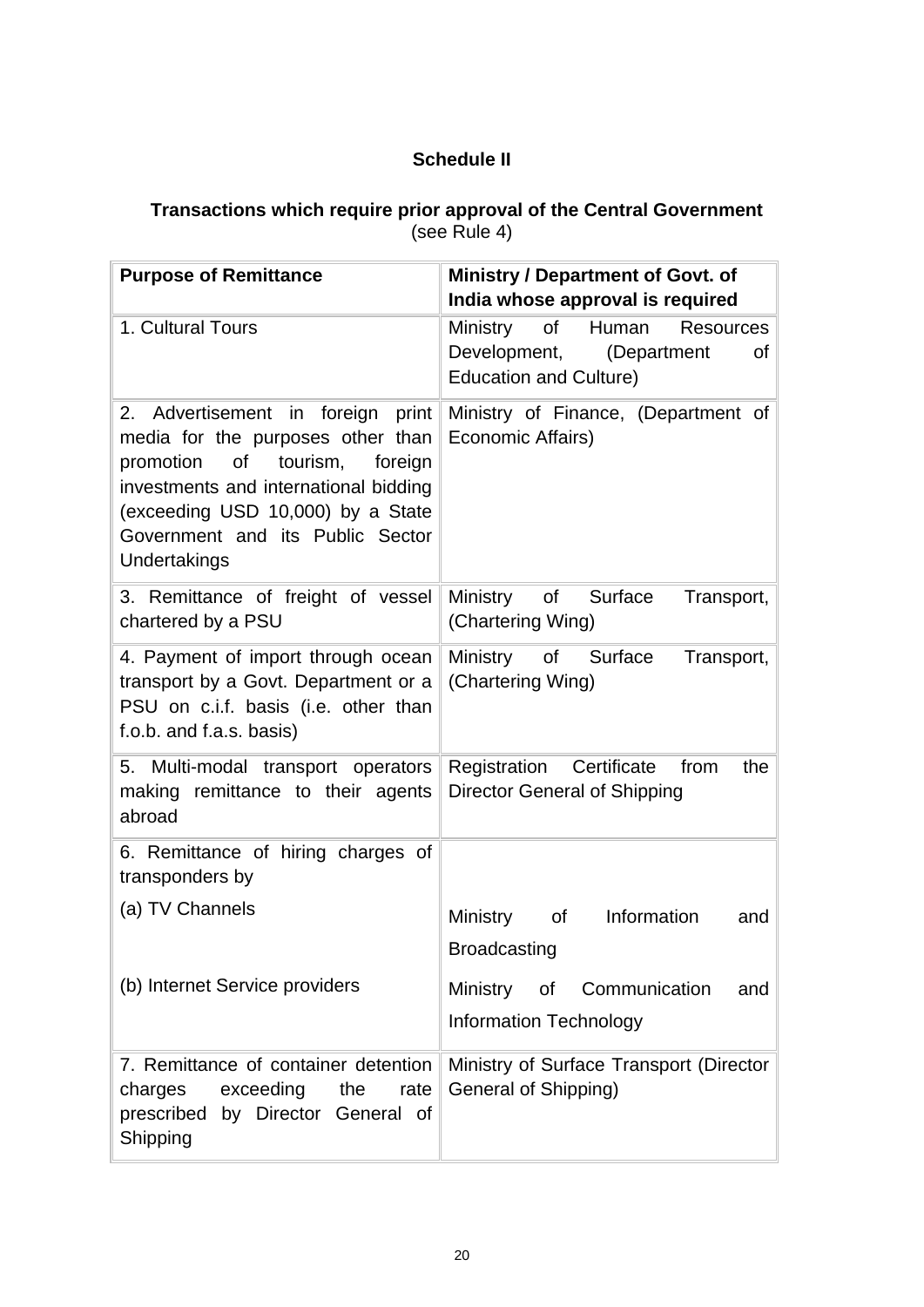| 8. omitted                                                                                                                                                         |                                                                                                                          |
|--------------------------------------------------------------------------------------------------------------------------------------------------------------------|--------------------------------------------------------------------------------------------------------------------------|
| 9.<br>abroad by a person other than Affairs and Sports)<br>International / National / State Level<br>sports bodies, if the amount involved<br>exceeds USD 100,000. | Remittance of prize Ministry of Human Resources<br>money/sponsorship of sports activity Development (Department of Youth |
| 10. Omitted                                                                                                                                                        |                                                                                                                          |
| P&I Club                                                                                                                                                           | 11. Remittance for membership of Ministry of Finance (Insurance<br>Division)                                             |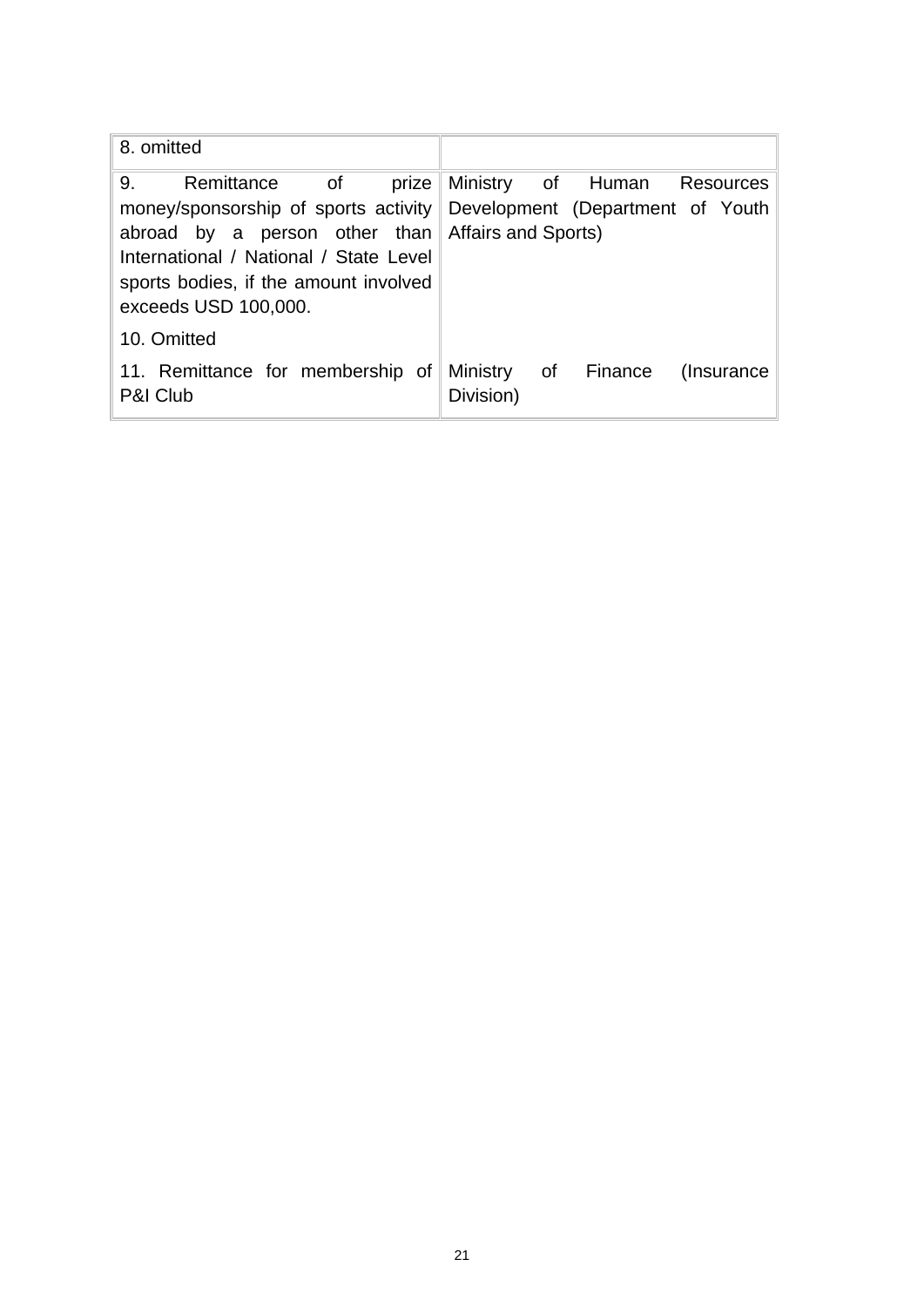# **Schedule III**

(See Rule 5)

#### 1. Omitted

2. Release of exchange exceeding US\$ 10,000 or its equivalent in one financial year, for one or more private visits to any country (except Nepal and Bhutan).

3. Gift remittance exceeding US\$ 5,000 per financial year per remitter or donor other than resident individual

4. (i) Donation exceeding US\$ 5000 per financial year per remitter or donor other than resident individual

 (ii) Donations by Corporate, exceeding one per cent of their foreign exchange earnings during the previous three financial years or US\$ 5,000,000, whichever is less, for:- (a) creation of Chairs in reputed educational institutes,

(b) to funds (not being an investment fund) promoted by educational institutes; and

(c) to a technical institution or body or association in the field of activity of the donor Company.

*Explanation: For the purpose of the item numbers 3 and 4, remittance of gift and donation by resident individuals are subsumed under the Liberalised Remittance Scheme.* 

5. Exchange facilities exceeding USD 100,000 for persons going abroad for employment.

6. Exchange facilities for emigration exceeding USD 100,000 or amount prescribed by country of emigration.

7. Remittance for maintenance of close relatives abroad,@@

i. exceeding net salary (after deduction of taxes, contribution to provident fund and other deductions) of a person who is resident but not permanently resident in India and –

(a) is a citizen of a foreign State other than Pakistan; or

(b) is a citizen of India, who is on deputation to the office or branch or subsidiary or joint venture in India of such foreign company.

ii. exceeding USD 100,000 per year, per recipient, in all other cases.

#### *Explanation: For the purpose of this item, a person resident in India on account of his employment or deputation of a specified duration (irrespective of length thereof) or for a specific job or assignments, the duration of which does not exceed three years, is a resident but not permanently resident.*

8. Release of foreign exchange, exceeding USD 25,000 to a person, irrespective of period of stay, for business travel, or attending a conference or specialised training or for maintenance expenses of a patient going abroad for medical treatment or check-up abroad, or for accompanying as attendant to a patient going abroad for medical treatment/check-up.

9. Release of exchange for meeting expenses for medical treatment abroad exceeding the estimate from the doctor in India or hospital/doctor abroad.

10. Release of exchange for studies abroad exceeding the estimate from the institution abroad or USD 100,000, per academic year, whichever is higher.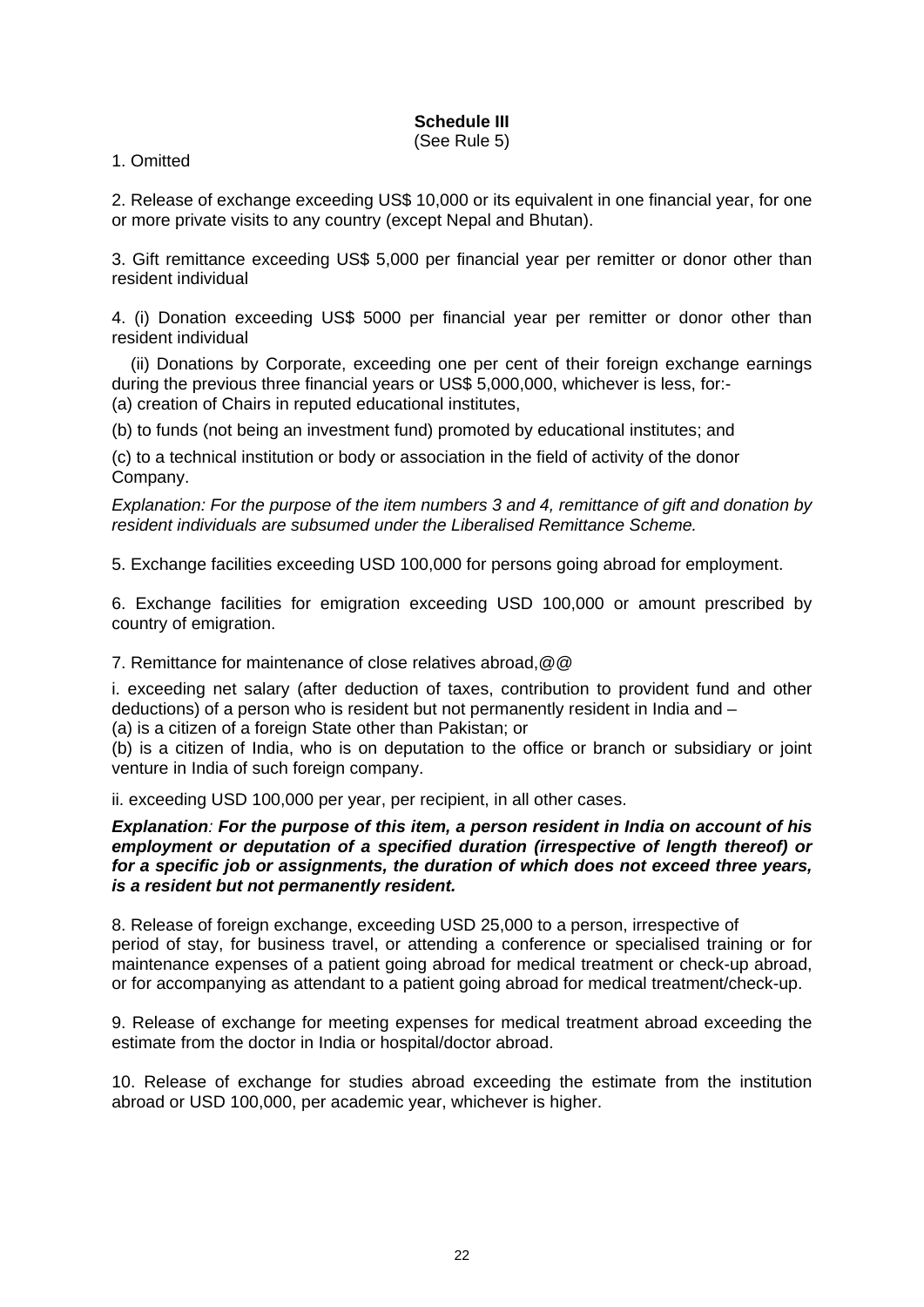11. Commission, per transaction, to agents abroad for sale of residential flats or commercial plots in India exceeding USD 25,000 or 5% of the inward remittance whichever is more.

12. Omitted

13. Omitted

14. Omitted

15. Remittances exceeding US\$ 10,000,000 per project for any consultancy services in respect of infrastructure projects and US\$ 1,000,000 per project, for other consultancy services procured from outside India.

*Explanation:- For the purposes of this item number 'infrastructure project' is those related to – (i) Power, (ii) Telecommunication, (iii) Railways, (iv) Roads including bridges, (v) Sea port and air port, (vi) Industrial parks, and (vii) Urban Infrastructure (water supply, sanitation and sewage)* 

16. Omitted

17. Remittances exceeding five per cent of investment brought into India or US\$ 1,00,000 whichever is higher, by an entity in India by way of reimbursement of pre-incorporation expenses.

18. Omitted